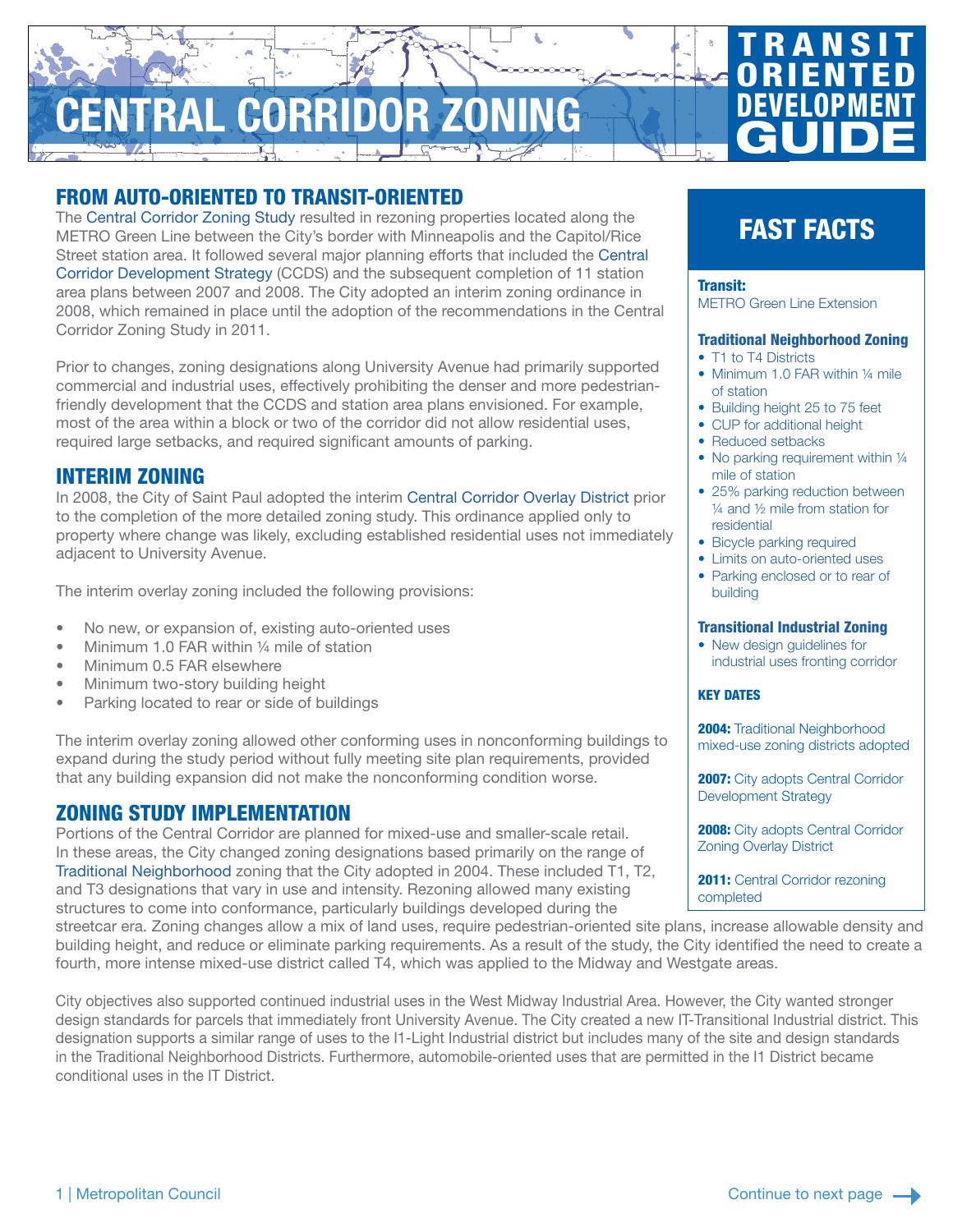

This map shows the results of the Central Corridor Zoning Study, with new zoning designations consistent with the long-term policy vision and potential of the corridor.

The Zoning Study eliminated minimum parking requirements for all uses within one-quarter mile of LRT stations. An earlier City parking study modified citywide parking requirements, reducing most retail and office uses to one space per 400 square feet. Ordinary residential requirements are one space for efficiencies and one-bedroom units, 1.5 space per 2-bedroom unit, and 2 spaces per 3-bedroom unit. With the Central Corridor Zoning Study, the City reduced residential parking requirements for the T3 and T4 districts by 25%.

# CHALLENGES AND LESSONS LEARNED

Thanks to the Zoning Study, the code accommodates changes in non-conforming uses and structures over time. It also considers development proposals that may not yet be able to meet all regulatory provisions such as density. The City recognizes that the development market may not respond uniformly, and that there may be development proposals that meet other planning objectives such as need for affordable housing.

The interim Central Corridor Overlay Zoning allowed the City to dive deeper into issues raised by the community about use, scale, parking, and the rights of property owners and businesses. Specific concerns included parking, building height, and how to address established non-conforming uses. The City also had to address concerns about the negative impacts of gentrification that new development could bring.

The City modified its minimum density requirements in Traditional Neighborhood districts since first implementing them in 2004. It increased the minimum FAR within ¼ mile of stations but due to practical difficulties experienced elsewhere, it reduced them for areas outside of the ¼ mile station area radius.

# HOW DOES THIS PLANNING WORK SUPPORT TOD?

Connect: Rezoning allowed residential uses and development at greater densities than they had been prior to implementation, ensuring the market is connected to nearby high-quality transit service. The reduction in parking requirements by the City acknowledges that future residents and business owners will more likely travel to their destinations via transit, bicycling, and walking.

Intensify: Rezoning has supported new development and intensification along the corridor. One example is [Hamline](mailto:https://metrocouncil.org/Communities/Planning/TOD/Files/LCA-Case-Study-Hamline-Station.aspx?subject=)  [Station](mailto:https://metrocouncil.org/Communities/Planning/TOD/Files/LCA-Case-Study-Hamline-Station.aspx?subject=) at 1333 University Avenue, a mixed-use development with T2 zoning that replaced an auto sales lot. The new T4 zoning designation is accommodating more intense uses in the southeast quadrant of Snelling and University, near the new Allianz Field. Other planned uses adjoining the stadium site include a hotel, residential, and offices.



The Central Corridor Development Strategy explored potential new building forms and intensity along the corridor, which informed both station area planning and regulations.